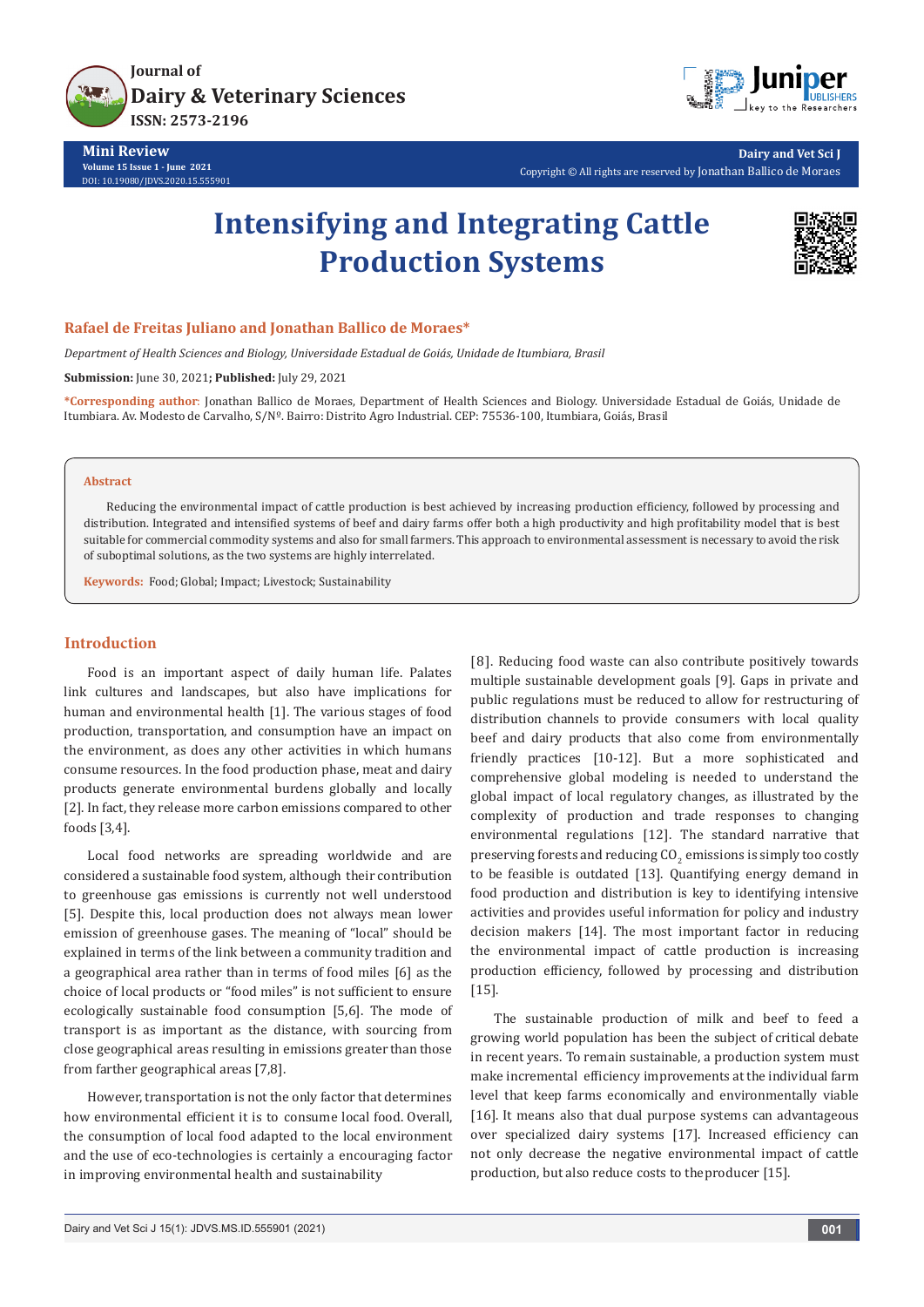# **Journal of Dairy & Veterinary Sciences**

High nutrient, resource and food production efficiency in dairy farming can be promoted by a more extensive grasslandbased management system with low concentrate use [18]. The intensification of grazing and the introduction of more productive forage species can represent new opportunities for adding value, improving the quality of life and conserving sensitive areas found in different environments [19]. Pasture-based livestock production systems with larger ecological, water and carbon footprints show better results on indicators related to human health and environmental protection [19]. However, it must be pointed out that intensification is not the same as industrialization. Intensification refers to an increase in production per unit of input, while industrialization is a particular type of intensification of production characterized by large-scale, high-throughput facilities in which animals are fed controlled feed in enclosed barns [20].

The current intensification of dairy farming systems using significant amounts of human edible crops threatens global food security, has undesirable side effects on the environment and fails to exploit the evolutionary advantage of ruminants [2,18]. Dairy intensification may spare or directly afforest grassland, but may not fully offset emissions caused via indirect land use change and replacement beef production [2,10]. Therefore, environmental efficiency of cattle production systems underscores the need to consider both dairy and beef production and the multiple interrelated environmental burdens in both production systems when designing strategies for sustainable intensification [21]. This integrated approach to environmental assessment is necessary to avoid the risk of suboptimal solutions, as the two systems are highly interrelated [15,17]. Within the range of sustainable agricultural innovations available, integrated systems offer both a high productivity and high profitability model that is particularly scalable due to its suitability for commercial commodity systems [22]. For instance, sugarcane ethanol and beef cattle integration is made technically feasible due to the nutritional value of sugarcane, increasing ethanol production without compromising cattle production or displacing pasture land [23]. Other strategies may include integration to silvopastoral [24] and aquaponics [25] systems. Of the many ways to mitigate climate change, regenerative agriculture - controlled grazing, woodland grazing [26], intercropping, conservation agriculture and farmland restoration - collectively top the list when it comes to sequestering greenhouse gases [1]. By implementing strategies in a coordinated effort between public and private agents, deforestation may be slowed down while efficiency is increased [13]. Indeed, in different regions of the world, intensification and/or integration of beef and dairy production systems are important strategies to significantly reduce environmental impacts and promote healthy economic growth [27,28].

# **Conclusion**

Policy approaches must better account for synergies and trade-offs among the multiple dimensions of livestock impacts. Quality technical assistance to smallholder farmers could help them better meet their production practices to local opportunities, increase household incomes and improve livelihoods, and reduce deforestation pressures. This would require the education of farmers, retailers, consumers and policy makers, as well as a careful assessment of the benefit-cost ratio of integration and intensification of cattle production systems.

## **Acknowledgements**

The authors would like to thank the Universidade Estadual de Goiás.

# **Conflict of Interest**

The authors declare that they have no competing interests.

#### **References**

- 1. [Provenza FD, Kronberg SL, Gregorini P \(2019\) Is grassfed meat and](https://pubmed.ncbi.nlm.nih.gov/30941351/)  [dairy better for human and environmental health? Front Nutr 6: 26.](https://pubmed.ncbi.nlm.nih.gov/30941351/)
- 2. [Soteriades AD, Foskolos A, Styles D, Gibbons JM \(2019\) Diversification](https://pubmed.ncbi.nlm.nih.gov/31450105/)  [not specialization reduces global and local environmental burdens](https://pubmed.ncbi.nlm.nih.gov/31450105/)  [from livestock production. Environ Int 132:104837.](https://pubmed.ncbi.nlm.nih.gov/31450105/)
- 3. [Aggarwal S \(2019\) Food and climate change. Jindal Glob Law Rev](https://www.infona.pl/resource/bwmeta1.element.springer-doi-10_1007-S41020-019-00083-4)  [10\(1\):121-127.](https://www.infona.pl/resource/bwmeta1.element.springer-doi-10_1007-S41020-019-00083-4)
- 4. [Angerer V, Sabia E, König von Borstel U, Gauly M \(2021\) Environmental](https://pubmed.ncbi.nlm.nih.gov/33839605/)  [and biodiversity effects of different beef production systems. J Environ](https://pubmed.ncbi.nlm.nih.gov/33839605/)  [Manage 289.](https://pubmed.ncbi.nlm.nih.gov/33839605/)
- 5. [Vitali A, Grossi G, Martino G, Bernabucci U, Nardone A, et al. \(2018\)](https://pubmed.ncbi.nlm.nih.gov/29691877/)  [Carbon footprint of organic beef meat from farm to fork: a case study of](https://pubmed.ncbi.nlm.nih.gov/29691877/)  [short supply chain. J Sci Food Agric 98\(14\): 5518-5524.](https://pubmed.ncbi.nlm.nih.gov/29691877/)
- 6. Bazzani C, Canavari M (2017) Is local a matter of food miles or food traditions? Ital J Food Sci 29(3): 505-517.
- 7. Coley D, Howard M, Winter M (2011) Food miles: Time for a re-think? Br Food J 113(7): 919-934.
- 8. [Coelho FC, Coelho EM, Egerer M \(2018\) Local food: Benefits and failings](https://www.scielo.br/j/sa/a/DNPPhm8L8RD9zGQtzrjCwhf/?lang=en)  [due to modern agriculture. Sci Agric 75\(1\): 84-94.](https://www.scielo.br/j/sa/a/DNPPhm8L8RD9zGQtzrjCwhf/?lang=en)
- 9. [Chen C, Chaudhary A, Mathys A \(2020\) Nutritional and environmental](https://www.sciencedirect.com/science/article/pii/S0921344920302305)  [losses embedded in global food waste. Resour Conserv Recycl 160:](https://www.sciencedirect.com/science/article/pii/S0921344920302305)  [104912.](https://www.sciencedirect.com/science/article/pii/S0921344920302305)
- 10. [Styles D, Gonzalez-Mejia A, Moorby J, Foskolos A, Gibbons J \(2018\)](https://pubmed.ncbi.nlm.nih.gov/28940511/)  [Climate mitigation by dairy intensification depends on intensive use of](https://pubmed.ncbi.nlm.nih.gov/28940511/)  [spared grassland. Glob Chang Biol 24\(2\): 681-693.](https://pubmed.ncbi.nlm.nih.gov/28940511/)
- 11. [Dragicevic AZ \(2021\) Emergence and Dynamics of Short Food Supply](https://ideas.repec.org/a/kap/netspa/v21y2021i1d10.1007_s11067-020-09512-7.html)  [Chains. Networks Spat Econ 21\(1\): 31-55.](https://ideas.repec.org/a/kap/netspa/v21y2021i1d10.1007_s11067-020-09512-7.html)
- 12. [Waroux Y le P de, Garrett RD, Graesser J, Nolte C, White C, et al. \(2019\)](https://www.sciencedirect.com/science/article/pii/S0305750X17302085)  [The Restructuring of South American Soy and Beef Production and](https://www.sciencedirect.com/science/article/pii/S0305750X17302085)  [Trade Under Changing Environmental Regulations. World Dev 121:](https://www.sciencedirect.com/science/article/pii/S0305750X17302085)  [188-202.](https://www.sciencedirect.com/science/article/pii/S0305750X17302085)
- 13. [Stabile MCC, Guimarães AL, Silva DS, Ribeiro V, Macedo MN, et al \(2020\)](https://www.sei.org/publications/4-steps-amazon-deforestation/)  [Solving Brazil's land use puzzle: Increasing production and slowing](https://www.sei.org/publications/4-steps-amazon-deforestation/)  [Amazon deforestation. Land use policy 91: 104362.](https://www.sei.org/publications/4-steps-amazon-deforestation/)
- 14. [Ladha-Sabur A, Bakalis S, Fryer PJ, Lopez-Quiroga E \(2019\) Mapping](https://www.sciencedirect.com/science/article/pii/S0924224417303394)  [energy consumption in food manufacturing. Trends Food Sci Technol](https://www.sciencedirect.com/science/article/pii/S0924224417303394)  [86: 270-280.](https://www.sciencedirect.com/science/article/pii/S0924224417303394)
- 15. [Hessle A, Kumm KI, Bertilsson J, Stenberg B, Sonesson U \(2017\)](https://www.sciencedirect.com/science/article/pii/S0308521X17305437)  [Combining environmentally and economically sustainable dairy and](https://www.sciencedirect.com/science/article/pii/S0308521X17305437)  [beef production in Sweden. Agric Syst 156: 105-114.](https://www.sciencedirect.com/science/article/pii/S0308521X17305437)